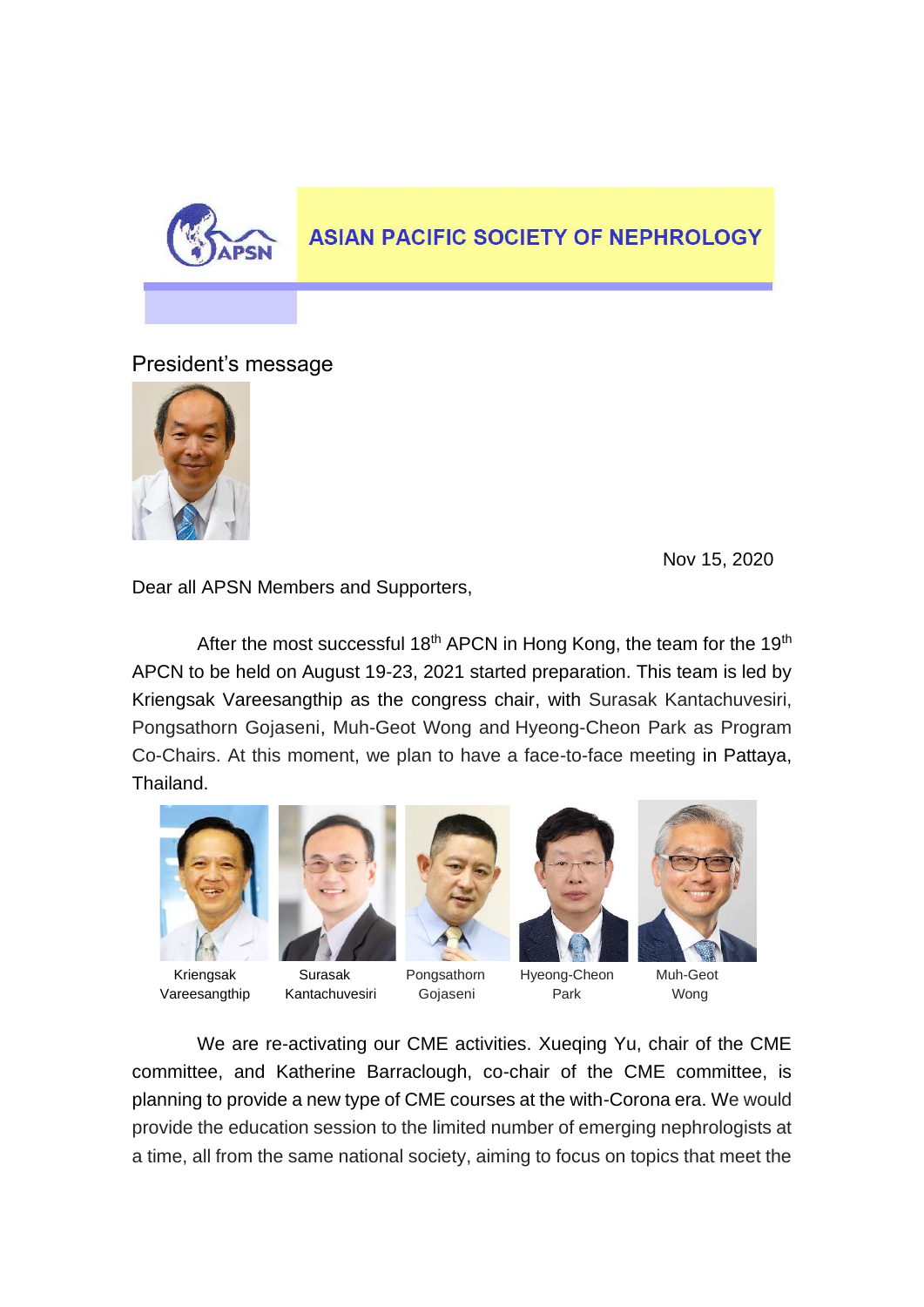educational needs of the young nephrologists / nephrology trainees that would be attending the session. This will ensure more personalized teaching and the opportunity for a good amount of interaction between the APSN teachers and the attendees.



Katherine Barrraclough Xueqing Yu



Kamal Sud from ANZSN kindly offered to provide their educational courses of "Kidney School" to the members of the APSN. These are the monthly virtual webinars hosted by ANZSN to support the self-directed learning needs. "Kidney School" provides us additional learning opportunities at no cost thanks to the courtesy by ANZSN.



Kamal Sud

 $\overline{a}$ 



The APSN will also endorse the 17<sup>th</sup> CAST to be held in July, 2021 in Malaysia. This will be a virtual meeting co-organized by MSN. Datuk Dr Ghazali Ahmad is Congress Chair, and Hamil Abdul Gafor, executive councilor of the APSN, serves as a member of the program committee.



Datuk Dr Ghazali Ahmad Hamil Abdul Gafor